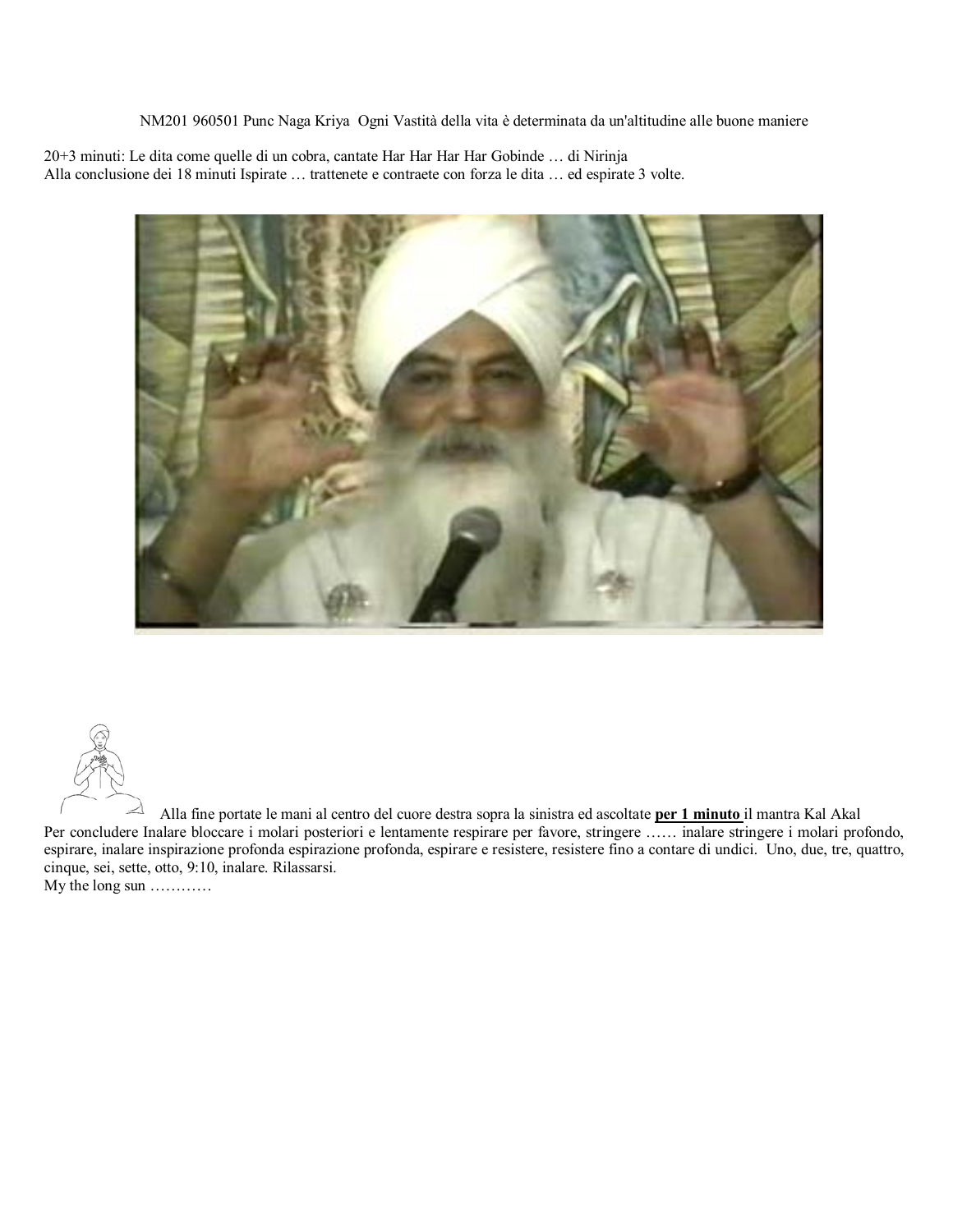**NM201 960506 Punc Naga Kriya Every magnitude of life is have an altitude which has to be very decisive by your manners**

**Each soul has to be crowned by the dharma of the self and dharma of the self is the pranas, which has been giving to you are yours. When you stop wasting them on things which are menial, inferior, negative then all positive force comes and salutes you, these are certain laws which nobody can change**

…You are Siri Pritham Kaur, she has written a beautiful article in Punjabi American that is the newspaper where she stays we like this to be placed, so that all can read it.

There is a… Student: (….) YB: You made it that way. (Student's laughter)

What that means this way?

Student: (….)

YB: It barely comes through. There is lot of precious stone. I am looking if there is a juicy news for you. In New Mexico you have lost twenty-five homes, Clinton chews cigars but he doesn't inhale.

(Student's laughter)

President Clinton headed an anti-smoking event on Tuesday, still chews on occasional cigars but he does not light up, wow. Canadian Prime minister charged with a assault. Isn't funny we have prime ministers and presidents going crazy? Well there is nothing much for you in the whole United States I think the Monday went very well.

Nepalese which were a Himalayan country, which was always very independent is asking America to give them wheat, so you can well understand the state affairs. United States on the first of May was bankrupt and all the members state did not pay their dues on time and now they are diverting their peacekeeping funds to live. That is the state affairs everywhere if you are all in trouble just understand United States is more trouble than you. Age is coming to an end the Piscean which we all love and believe which carried us though all this time where we wanted to know we pursued, we worked it out, we landed on a Moon we want to know what the space and universe is. Actually it has come to an end. In another twenty-five years there is no search will be left to pursue, all things will be done for you by your own computer. It is very funny I saw that day a program how computer makes the bed and reads the instruction what kind of color sheets it has to be provided. Now both computer come on both side keep the sheet fold it up, all take it out in the end put the pillows and I was surprised I said, after a while we will not be needed anymore, all things will be done. You will look at the computer and your hairstyle will be done, can you believe that? So man is getting into a philosophy of flawlessness dependence. It looks very comfortable now people who were walking thirty miles to going from one to place to another way healthier then people are today, it is not a question of how good structurally you look it is a matter of stamina. In body the power of your stamina is all what you need of what you lost and in your mind it is the caliber which means anything, it's the mental caliber how you lost in dealing this world means anything. If there are speculations you are identified as Mr. Yoyo and that is not very healthy to deal with life. In spirituality is the basic of unisonness how you can be a giver never drop anybody, care for everybody, be kind to everybody compassionate, loving come through doesn't matter. That is when your spirit is very much with you. Spirituality is not you belong to a religion, you are spiritual well, your are respected by tons of people that you are spiritual and respected. It has absolutely no meaning. An ordinary man in ordinary way when can respect a befalling human that is way, way in the eyes of God a very precious act. You must understand this triangle how it works? Suppose I want to be negative to somebody and I am angry and I am destructive and I am abusive and I am not saying anything I am sitting silently. **You know my minds goes into those faculty of negativity and I think I am not doing anything I am under I am under discipline, but my mind like a telephone goes all the way reflects back to that person where I am focusing the dialed number of mine negative energy**. **Now nature is very beautiful, nature golden shield of that person and it reflects back into a mega power because I am already open it comes back to me and destroys me hundred thousands times. You don't have to destroy yourself. What will happen to you? If you are negative, slanderous for what? We do not know for what, why we use and waste most beautiful time and but what will happen to you is your face no grace, you will have everything in this world, you cannot have grace bought but it is bestowed by you and your dharma, your positive self. Each soul has to be crowned by the dharma of the self and dharma of the self is the pranas, which has been giving to you are yours. When you stop wasting them on things which are menial, inferior, negative then all positive force comes and salutes you, these are certain laws which nobody can change. That is why the Creator is bound by the consciousness of the devotee, people don't understand why should love each other? My question is why not? Why not? What will go wrong if are just a very passionate loving person? What will go wrong if you are kind and compassionate? You know what will happen if you are a good, good, good person? You will be a rich, rich person. Because goodness gives and you are not going to manufacture everything by stealing somewhere, naturally it will come to you and God shall see to it that you are given enough that you can give, it is all those who like to take by low handed menial ways they don't make sense, they lose their own prosperity for no reason.**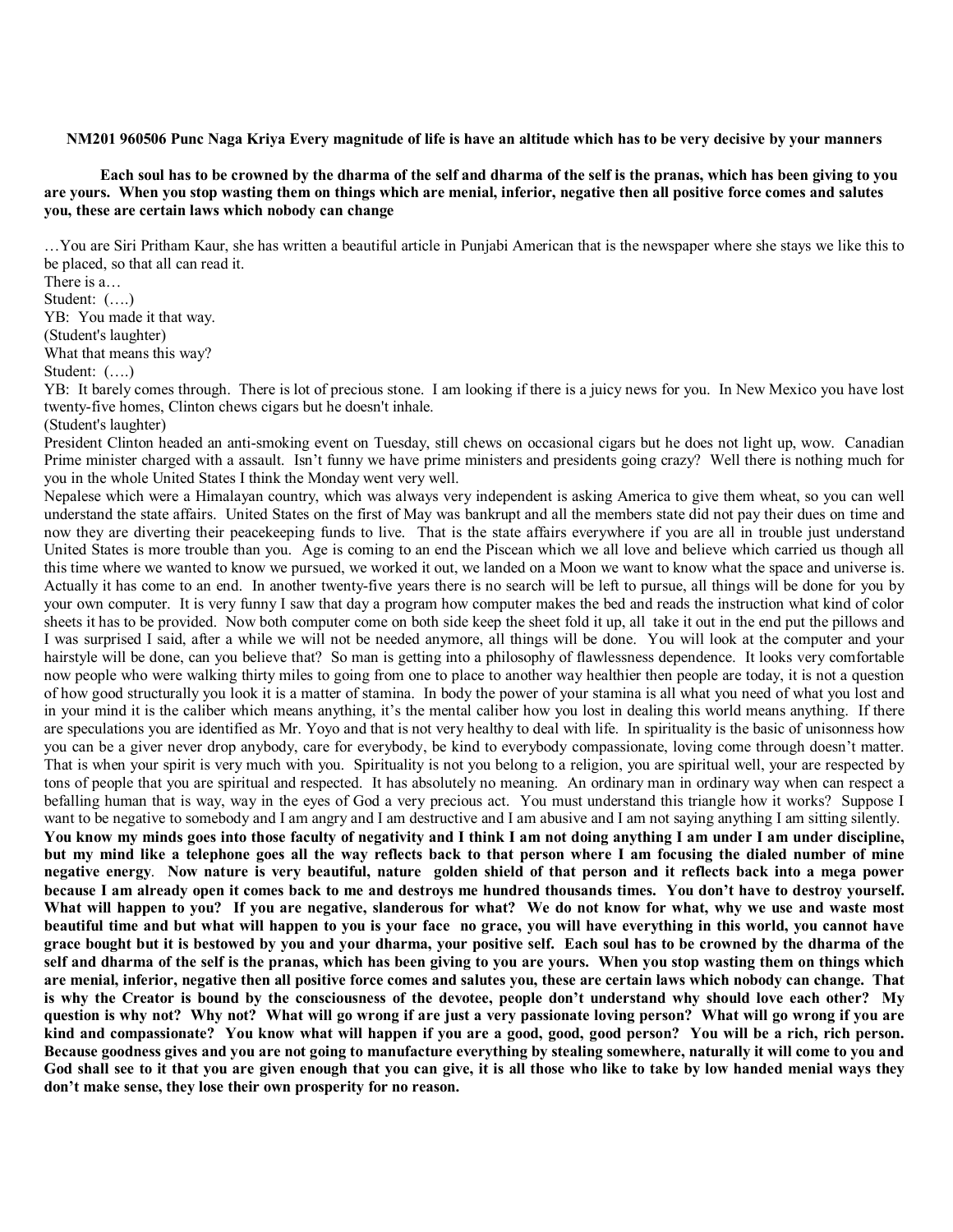It's a story when it is true and it is my own life story. I once was with a person I respected very much and as far I know she was highest educated saintly woman I could not understand. It is not that I can deny that. That is why I chose to work with her. So one day she told me if you I went there for some reference book and she said, "Could you this Sunday, not but next Sunday be my guest speaker?" I said, "What happened, somebody didn't show up?"

(Student's laughter)

She said, "Yeah, that's the fact."

I said, "Okay you can fill me in I will come."

So next Sunday when it was my time to speak I went there and I gave a lecture, the conscious divergence of the mind and spiritual affection of personal self to share with others. Those were very hippie days so it was considered very lofty lowing approving people those kind of lectures. So everybody was very happy because they don't understand that you understand lecture or not they understand how many times you clapped and how many times you say wow or that kind of how much noise you created. So it was considered to be very popular lecture. Anyway I finished then it's a custom that this great lady takes you to the nearest cafeteria you know where you take your own plate and you go through the railing and you put the food. We went there, so what she did is whatever the money came she had some system to give to the speaker or give it to the office and give to that, it was about hundred twelve dollars or twenty dollars I don't exactly remember the number but it was in a very beautiful gray bag like as you put your sandwich in it or something. So she hand it over to me and it is all written over there so I said fine. **When I come to this enter of cafeteria which I always pass now I remember the story myself, I saw a very tall man black with the electric pole standing and he said, "I am not a beggar I am just blind I have a family, I am a respectful man and I want you to buy these pencils for your children so that my children can be fed. So kindly take pencils as you please so it is written and put the money" in this kind of a big cup it was.**

**So I just went and picked up one pencil and dropped that bag into it and I walked away.**

**That was my first encounter on the United States soil with a most reverend person for which I have even reverend now.**

**And she said, "What you did?"**

**I said, "What?"**

**"Do you know how much money was in that?"**

**I said, "Yeah it was money it was written on it."**

**"One pencil?"**

**I said, "Yes."**

**"You Indians you always feed beggars."**

**I said, "No mom, I am a Indian who bought a pencil for all that money."**

**"What you will do with this pencil?"**

**I said, "I shall write my own destiny, I needed a pencil."**

Well she just lost her temper, which normally people do lose because when I become like snow face there is nothing but you get angry with me, doesn't matter who you are, I know that, that trick I play many times. To provoke how fast you come out of your skin, very easy and that tells me how much lava is inside and how much this snow cap beautiful person is outside. It does tell you all about a person. If you yell at a person and they shake you understand how strong the nervous system are if you don't give them a tonic you have a sick person at a home. So there were lots of measures you have to take in life to see where one is at? You know those everybody takes that plate and start rolling on that railing and pick up whatever you want? **Now how much a vegetarian can pick up one salad and one little muffin and some little thing here and there that's all it was. So I picked that all up, but because I was delayed with that conversation I was pretty lost. So what she did is that she took all the food and everybody we were eight, nine people and she told that last man will pay, that was me.**

**You know what I mean? So naturally when I will go there I had food already and the cashier will stop me and say, pay the bill and you pay, because I am the last to pay for all who went first of me. So I went there she said, "Thank you sir, you go."**

**And I said she has paid. So naturally I was VIP of that night so I sat on that table and the custom is you take the food from the tray and put in the table and I did not like to have a dirty food of mine going into a further dirty table to eat. So I kept the tray so I an Indian, you know what I mean? She said again "This is not the custom, you have to leave Indian habits here and don't start eating with the hand."**

**(Student's laughter)**

**All right very fine and then the cashier came leaving the cashbook and left about seventy some dollars on my table. And I said, "Lady what is that?"**

**He said, "I don't sir some of your student was sitting here he gave me hundred dollars and ten dollars to give you all food and the check what is balance in the check he said, you give it to my teacher."**

**She said, "Are you a teacher?"**

**I said, "A kind of yes," so she said, "this is seventy dollars plus he has this letter for you." I said, "Thank you" so I said, "Mom this 70 dollars are yours or mine?" She said, " They are yours?**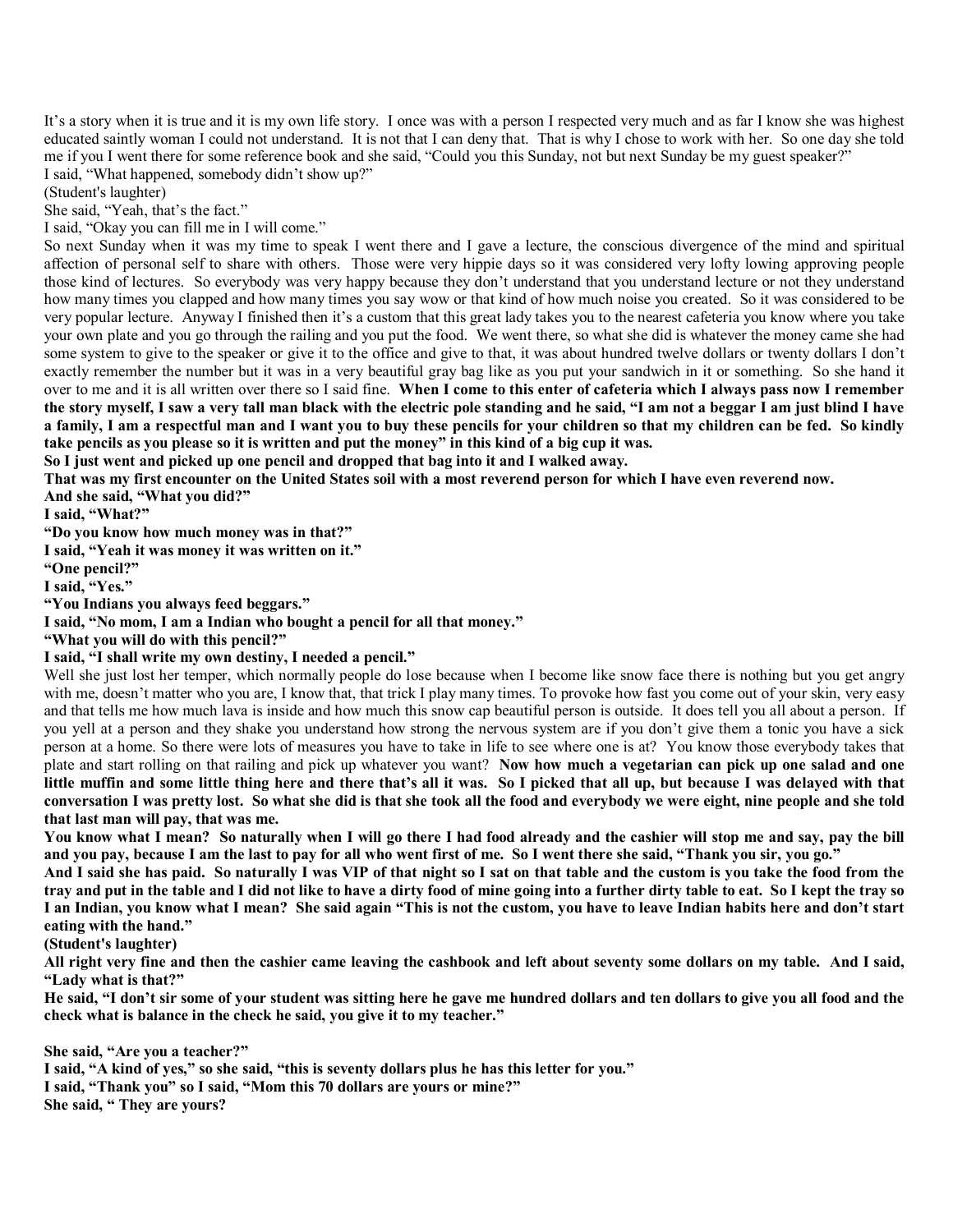## **"What is in that letter?"**

**So I opened the letter it said my dear teacher I have not come to many classes of yours I am so sad and sorry therefore to improve my position I am penalizing myself and I am gifting you five hundred dollars. It was the day when dollars meant a lot, so I put those five hundred dollars in that. And I said, "Mom now it is five hundred and ninety something, it is yours or mine?" And she said, "Not, yours."**

**I said, "See how the pencil works?"**

(Student's laughter)

**You do not know what blessing of somebody at what time that goodness and sweetness can change your life to ecstasy. Simply you should have open heart and be there to receive. God shall never be found outside of you, He or She whatever you call it or it is always in you. We forget God is, God not forget what we are. Now this is a classical psychology or affirmation you can call it but in the Age of Aquarius the mono system of quantum measurement of our psyche and magnetic relationship in our existence which is created by the miracle of the miraculous breath of life creates and diversify the energy into the running of our body and being and that very energy in the same very system is also living in other life. That is a dog or a cat or a duck or person or bird or a fish. The semantics are the same, the only difference is how many negative thoughts you have projected and ruined your destiny and how many positive thoughts you have projected and made your blessings. How many times you became giver, how many time you became a cheat it is up to you, how you treat your life is your consciousness. Nobody can ever tell you anything. If you have any philosophy where you want to look beautiful decorate yourself gracefully and have your face very bright, that may work. But within ten minutes, before eleven minutes another person will like for you or dislike for you, it depends on your manners. Every magnitude of life is have an altitude which has to be very decisive by your manners. It's the highlight, because we have longitude and latitude for life for everybody, we have depth because our life is granted to us but altitude and attitude that helps me. To built invincible attitude that is what the rishi the sages, brought a science fool proof absolutely clean it is called kundalini yoga. Uncoil your own soul from the sitting sleeping grip unto prevailing and penetrating energy so that you can understand. Like somebody was asking me a question today, if somebody ask me the dirtiest question and ugliest question and rotten question what should we answer?**

I said, "Answer is very simple, **don't waste your words on things which are not graceful."**

Simple answer, don't even say don't waste your time on ungraceful things, never use a negative word. Just say don't waste your words on ungraceful things.

Somebody will ask you a question are you this or you that? Why don't you meditate on my God and ask him to tell you the real thing of me? I don't have words to explain may be I may not be very right for your purpose. I want to know you don't have brother or sister know me, when you know yourself you will be knowing me all way. Is it something good? You can avoid a conflict, yeah.... we are very uptight, this, this…man you lousy creature, you lover of the grit of the base of the root of the cockroach what are you doing, ah? They feel there is no God there is no life, nothing. Look at them. They just want to show their brushed teeth, they open up their mouth,

have you seen people doing that, nice all the time. When they are in trouble they magnify it thinking perhaps and look at these insecure people.

I don't think I can trust anybody, I don't think I can talk to anybody, I don't think I don't think, I don't think they even can't think.

They become like stone headed people. So we have a good faculty of life and by our constant hammering behavior of negativity we do circuit breaking. It is very confusing that human, which is built in the very image of God has to learn to be divine. Those who do not know to surrender their own consciousness to their own elevated consciousness they only know how to plunder their life for tomorrow. But let us not talk too much philosophy tonight, let us see if we can get into action and result oriented so we have the courage and people think all these exercises and it is just a few minutes joke. They are not, they just put you together for the moment so that you can continue forever.

Now please remember this posture, now this is a Id ego, this is…..

Student: (….)

**20+1 minutes:** YB: This is id, this is Jupiter, this is Saturn, this is Sun, this is mercury when there is a mount and the love mount is right here which is Venus but this thumb which is our ego and you make exactly like this, it is just a classic thing and you slowly open your all fingers and you will be surprised you have **punch naga five snake heads open, just feel it. Meditate open your fingers** like this and **concentrate on your fingers,** nothing else just tight, bend, bend like a **cobra head.** Don't put your fingers straight you won't have that feeling, just bend them like this and **solidify yourself.** And please close your eyes, four hours and Wahe Guru that one tape, money making

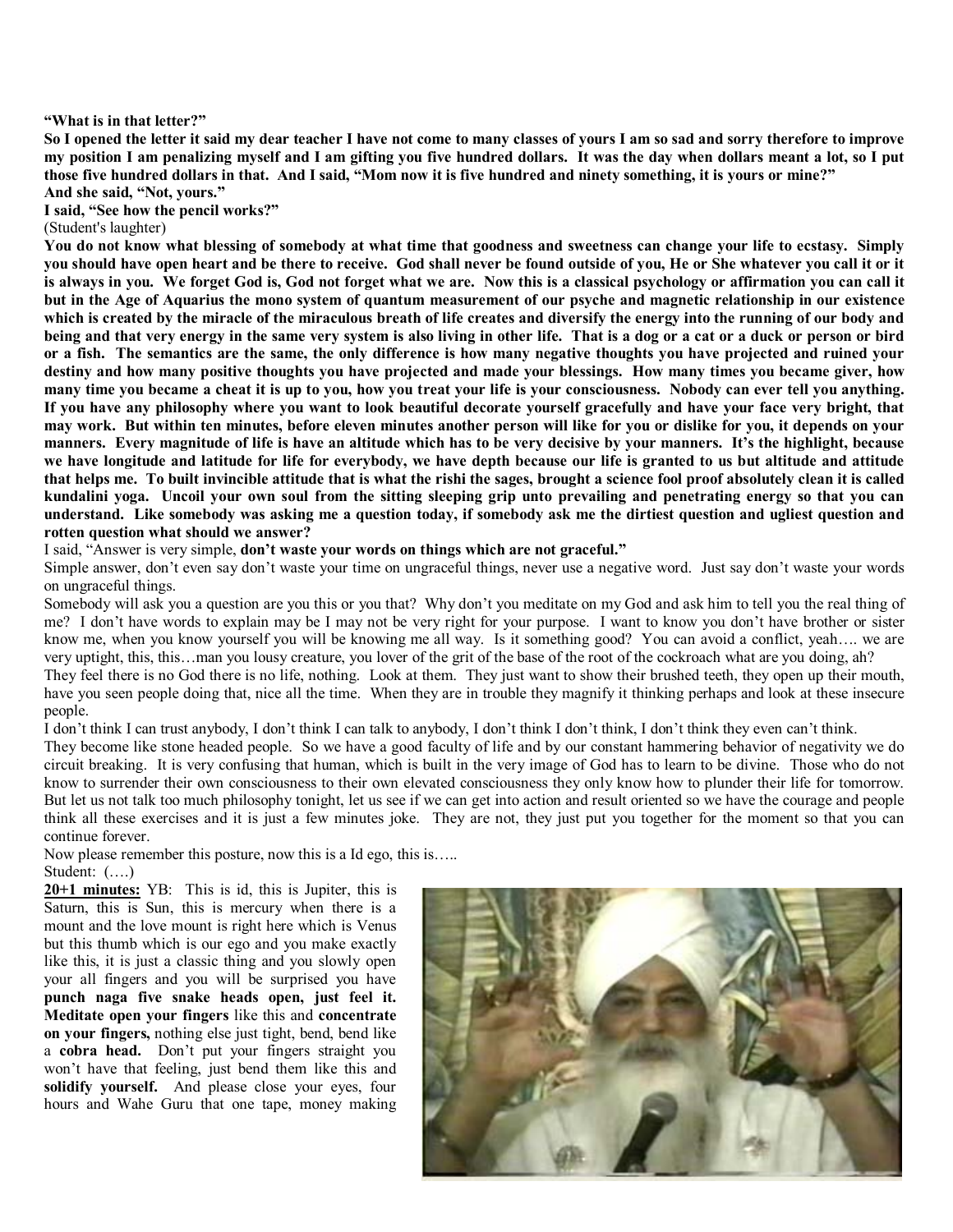MM tape we call it, money making machine. People should be rich summer is coming. That is what mantras do.

**There is a panch naga kriya** it is just five heads of the cobra they are all fingers become the same. **Naga means not snake,** naga means something some being somebody which can go where nothing can go. Like raga this Sun energy can go where nothing else can go. The tape is played in the class….

(Over the tape) Use the tip of the tongue please nothing else. Only tighten hands and the fingers and the heads of the . Continued…..

**Inhale, tighten your fingers and breathe long and make them as tight as strongly you can do. Still, still, say nothing, use all the strength of the muscle and the mind to tighten the heads of these hand power stars in the heaven and your fingers as head of the snake. That is what you are practicing. Harder you make it sooner you will be awakened into a different dimension it's a matter of how much you try that's all, you are already on the urge of it.**

**Put your both hands on your heart, left under, right over and sit calmly.**

**Can you put up that tape, maha akaal siri akaal?**

Concentrate and meditate and to nothing as you relate this is the time for you to grow.

(Tape is played in the class……)



**Inhale lock your back molars and slowly breathe please, tighten your molars inhale deep, exhale, inhale deep exhale inhale deep, exhale and hold out, hold out to the count of eleven. One, two, three, four, five, six, seven, eight, nine ten, inhale. Relax.**

The class sings: May the long tine sunshine upon you….

Come on let us start again, one, two, three go….

The class sings: May the long tine sunshine upon you….

The class chants: Saaaaaaaaaaaaaaaaaat naam.

Very blessed are those who live, it is very supreme power in them to exist and feel and create a emotional co-existence with others it's a joy to see the light in our eyes to see the light in others, we hear the celestial music and something we create with our being. We speak the kindest words, which can melt even the hardest hearts. It's a unique opportunity to be friendly and kind and compassionate. Life is a gift of God each day His blessings comes on us and covers our weaknesses so we can pass the day for that tomorrow which is yet to come. May always live in love kindness, caring, compassionate and daring to serve. Sat Nam.

Students: Sat Nam.

YB: It was very good, this room looks good but they don't have a light. Send the tape, the tape? Student: (….) YB: Oh you promised, you promised. Blessing my son. Student: (….) YB: Yeah, may kind of.

"Wahe Guruji ka Khalsa, Waha Guruji ke Fateh "

Student: It is my privilege to announce that we will be journeying to Mother India this fall on our 1996 yatra. The tentative dates are November 14<sup>th</sup> through 26<sup>th</sup> and it is during the time of thanks giving, so hopefully that will make it a lot easier for most people. We have two very special activities on this particular yatra. One is that you all know Bibiji has returned from the cleaning the seva at the Hari mandir sahib so our interest is it to make sure that we have a time on two, three days that we are in Amritsar that ladies will have an opportunity of that pure longing to serve the house of our Guru, in a very special way. Secondly, our plan is to base ourselves out of Bombay this year and also visit, Siri Hazoor sahib, which is one of the takts where Guru Gobind Singh actually left his body and there will be a special three day pilgrimage, actually out of the eleven days we will be five days in the south. That will comprise the first five days and then on to Amritsar for three days and on to Delhi for day and a half for Guru Nanak's birthday celebration to be shared with everyone. So we are just letting you have advance warning that if you don't have a passport we suggest you procure passport because you will not be able to get it at the last minute because of all the problems they have been having with the budget so we request that you get your passport early and also please mark your calendars November 14th to twenty-six. Student:  $(\ldots)$ 

YB: Oh yes, also from Bombay and Aurangabad as we journey to Hazroor sahib we will be visiting the Yellora and Ajanta caves which are the most magnificent caves and sculptures with the rocks that you could ever imagine. It is really going to be a different yatra this